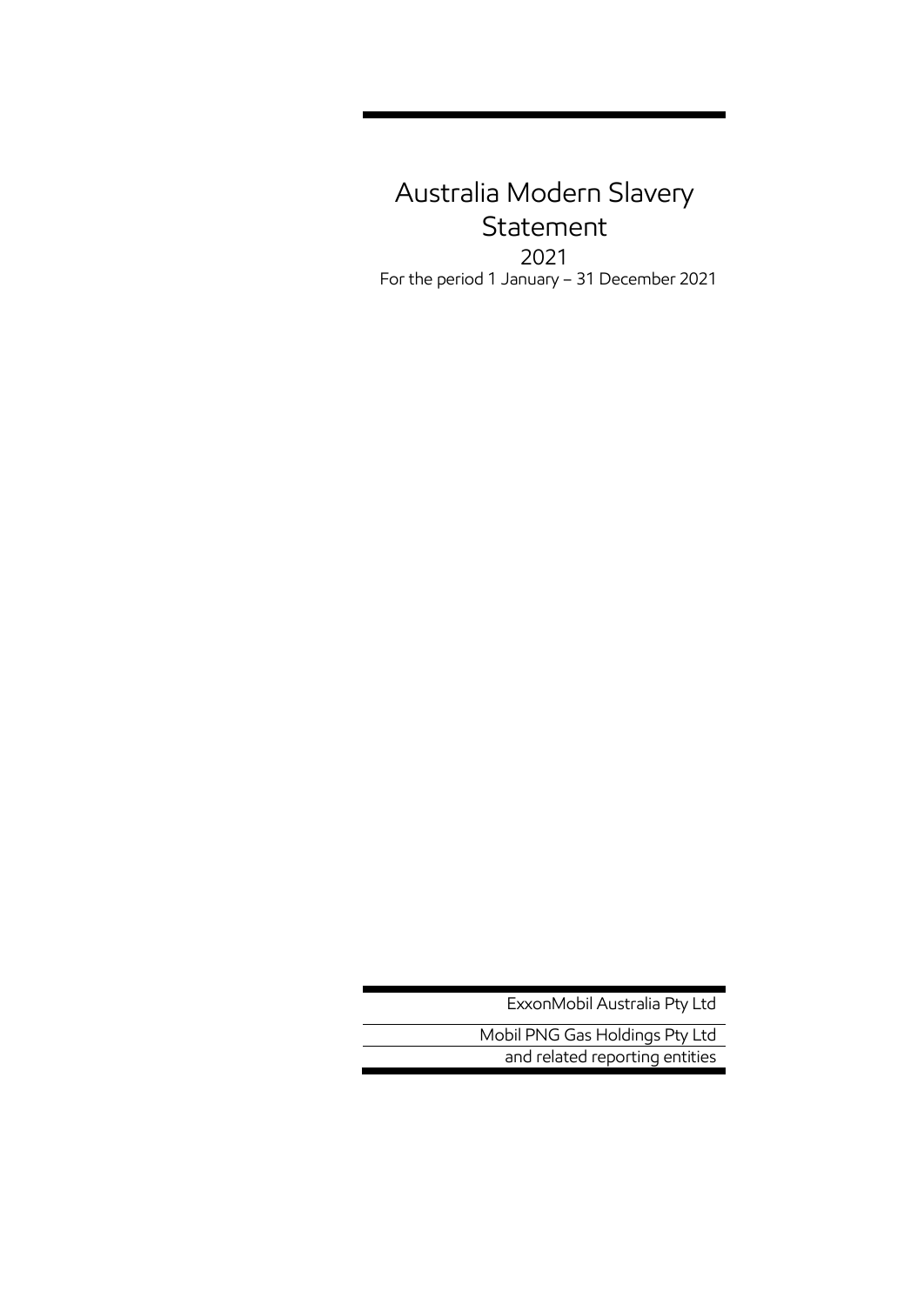## **1. Introduction**

This Modern Slavery Statement has been prepared in line with the requirements of the *Modern Slavery Act 2018* (Cth) in relation to the financial year 1 January – 31 December 2021. This is a joint statement made by the following reporting entities under the Act ("**Reporting Entities**"), in relation to their own operations and those of the entities they own or control ("**Controlled Entities**"):

- ExxonMobil Australia Pty Ltd ABN 48 091 561 198, and its wholly owned subsidiaries Esso Australia Resources Pty Ltd, Esso Australia Pty Ltd, Mobil Australia Resources Company Pty Ltd, Mobil Exploration and Producing Australia Pty Ltd, Mobil Oil Australia Pty Ltd, and Mobil Refining Australia Pty Ltd; and
- Mobil PNG Gas Holdings Pty Ltd ABN 35 008 633 707.

The registered office of the Reporting Entities is Level 9, 664 Collins Street, Docklands, Victoria 3008, Australia.

The ultimate holding company of the Reporting Entities is Exxon Mobil Corporation.

The policies, procedures, and systems described in this Statement have been adopted by each of the Reporting Entities and their Controlled Entities. References to "we", "us", and "our" in this report are to one or more Reporting Entities and/or Controlled Entities, unless the context otherwise requires. 1

We have arranged for appropriate consultation to be undertaken between us in relation to this Statement, in particular through reviews by personnel in our Upstream and Downstream business lines, and with the support of personnel in Procurement, Law, and other functions.

This Statement has been approved by the Board of Directors of each Reporting Entity. We are committed to respecting human rights as a fundamental principle in our operations.

## **2. Structure, operations and supply chains**

#### **Downstream operations**

In Australia, Fiji and Papua New Guinea we are involved in the purchase, storage, distribution, marketing and sales of petroleum fuel products. Our operations include managing storage and distribution infrastructure to provide safe and reliable delivery of fuels to our customers. In August 2021, the Altona refining operations (located in Melbourne, Victoria – Australia) were safely shut down and (the site) transitioned into a modern fuel terminal. Import and processing of crude oil ceased prior to the August 2021 shut down. In mid-October 2021, the first cargo of imported unleaded fuel was received through the Gellibrand wharf.

Further information about our Australian operations is available at **[www.exxonmobil.com.au](http://www.exxonmobil.com.au/)**.

<sup>1</sup> A reference to "affiliate" is a reference to one of our related bodies corporate. Nothing in this statement is intended to override the corporate separateness of affiliated entities.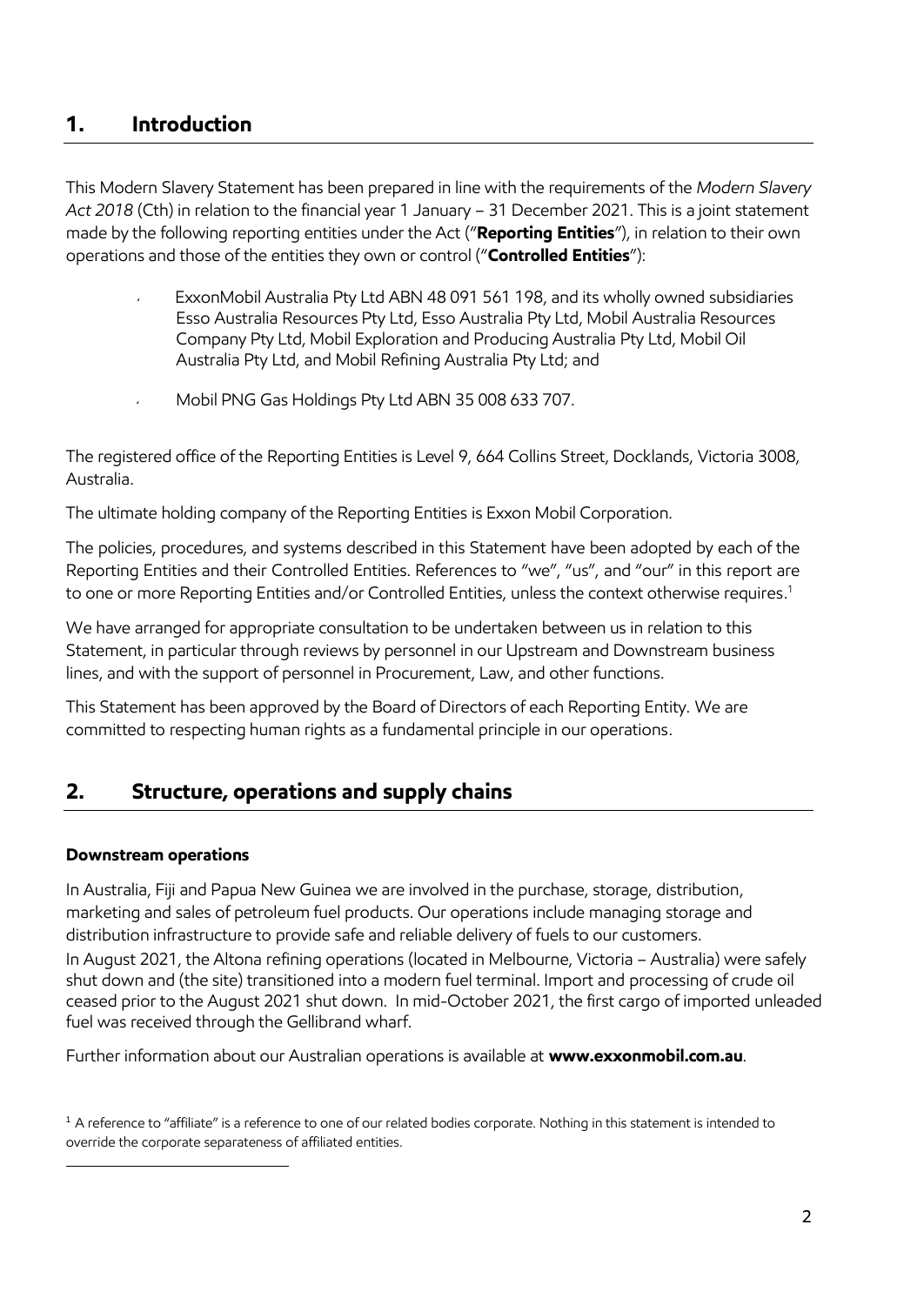#### **Upstream operations**

In Australia, we operate a network of offshore platforms in Bass Strait that produce oil and gas. We process, store and transport these products at our onshore processing facilities in Longford and Long Island Point, for supply to customers. Further information about our Australian operations is available at **[www.exxonmobil.com.au](http://www.exxonmobil.com.au/)**.

In Papua New Guinea, ExxonMobil PNG Limited, a Controlled Entity of Mobil PNG Gas Holdings Pty Ltd, is the operator of the PNG LNG Project in which our affiliates together hold a ~33.2% participating interest. <sup>2</sup> The Project includes gas production and processing facilities, more than 700 kilometres of onshore and offshore pipeline, a gas conditioning plant in Hides, and a liquefaction and storage facility near Port Moresby. Further information about the operations of the PNG LNG Project is available at **[www.pnglng.com.](http://www.pnglng.com/)**

We also hold participating interests in, and operate, a number of exploration joint ventures in Papua New Guinea. Exploration activities were curtailed through 2021 as a result of COVID-19, impacting exploration and project investment in PNG.

#### **Supply chains**

Our operations require a wide variety of goods and services to operate, the majority of which are produced with higher-skilled and trained labour, including engineering and technical services, as well as specialized equipment and services for oil and gas operations that require vocational training.

Our supply chain includes purchasing refined petroleum products from suppliers located in Australia, as well as other countries. The majority of imported refined petroleum products were purchased from our affiliates. Refined petroleum products were also purchased from third parties located in Australia, and in other countries. In Australia, (up until the Altona refinery shut down and conversion to becoming a terminal), we also purchased crude oil from suppliers in Australia and other countries, to enable the manufacture of fuels for the Australian market at our Altona refinery. The production, operation and trading of refined petroleum products and crude oil (up until the conversion of the Altona refinery) generally require technical and professional skills and use of capital-intensive assets.

To support our operations, Procurement personnel steward the acquisition of other goods and services from third parties, including engineering, procurement and construction services, general maintenance and technical support services, chemicals, drilling services and equipment, transportation and logistics services, operations support services including supply vessels and catering services, temporary labour and specialist consultancies, and corporate services such as information technology (IT) and marketing support. Goods and services to support our operations were purchased from third parties located in the host country as well as from other countries.

Our operations also require marine transportation services via ocean-going cargo vessels.

#### **Non-Operated Interests**

We hold non-operated interests in a number of joint ventures in Australia, Papua New Guinea and Indonesia, including a 25% interest in the Gorgon natural gas project in Western Australia.

<sup>&</sup>lt;sup>2</sup> Certain Controlled Entities including ExxonMobil PNG Limited and Mobil Oil New Guinea Limited are companies registered in Papua New Guinea. These Controlled Entities do not operate or conduct business in Australia. No Reporting Entity operates or conducts any business in Papua New Guinea.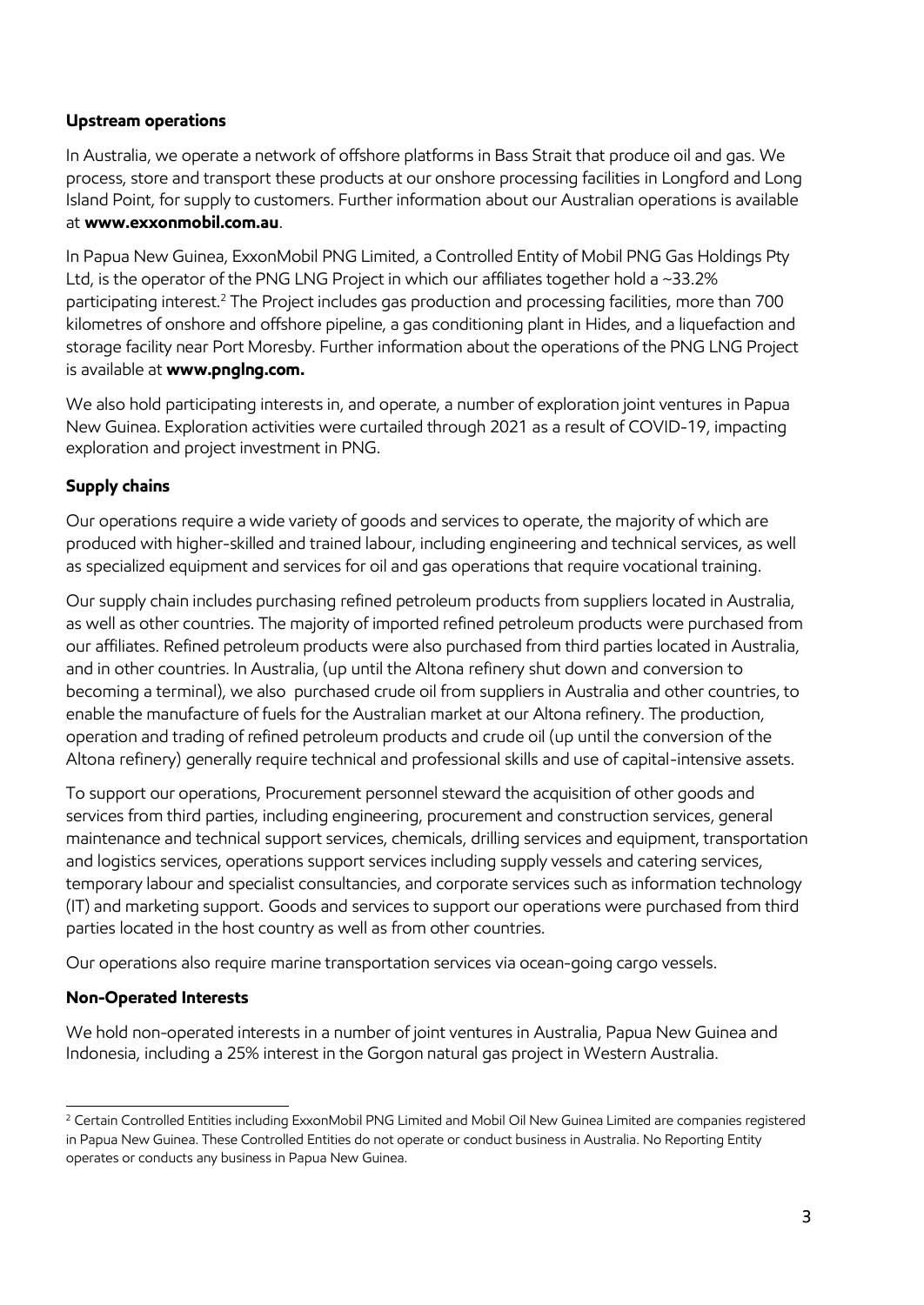## **3. Modern slavery risks**

## **3.1 Assessment and description of the risks of modern slavery**

For the purposes of preparing this statement, an analysis was undertaken of modern slavery $^{\rm 3}$  risks in  $\,$ our operations and supply chains.

In our operations, we do not utilise forced or compulsory labour and forbid the use of children in our workforce. All of our employees are above the legal employment age in the country of their employment and are recruited and provided with working conditions and the payment of wages and benefits that comply with applicable laws and regulations. Our complex operations require deep technical skills. The majority of our employees are higher-skilled professionals and trained labour with technical degrees, including from scientific and engineering disciplines.

We note that since its inception in 2009, the PNG LNG Project has operated under a standalone Environmental and Social Management Plan (**ESMP**) that includes assessments of human rights risk, mitigation, verification, and other processes for the Project. Further information about the PNG LNG Project ESMP and related management plans is available at **[www.pnglng.com](http://www.pnglng.com/)**.

In the supply chain of our other operations there may be a potential for modern slavery risks in relation to refined petroleum products imported from non-affiliated sources; crude oil imported from non-affiliated sources (up until we ceased importing and processing crude); third party suppliers of lower-skilled, physical labour, such as for facilities services and operations maintenance services (e.g. janitorial, catering, landscaping); and shipping.

Potential modern slavery risks exist in the supply chain of refined petroleum products and crude oil from non-affiliated sources located in countries with a general prevalence of modern slavery risk. However, the production, operation and trading of these products generally require technical and professional skills and use of capital-intensive assets that are at a lower risk for modern slavery.

## **3.2 Actions taken to address modern slavery risks**

We maintain a commitment to safeguarding the health and security of our employees and the public, responsibly managing our social impacts, and upholding respect for human rights in our operations. It is our policy to comply with all applicable laws and regulations, including those related to employment, safety, security, health and the environment.

We are committed to respecting human rights as a fundamental principle in our operations, reinforced through training and integrated into our policies and practices.

#### **Standards, procedures and processes**

Several key standards, procedures and processes guide our integrated approach to human rights: Standards of Business Conduct, Statement of Labor and the Workplace, and Operations Integrity Management Systems (OIMS).

<sup>3</sup> As defined in the *Modern Slavery Act*.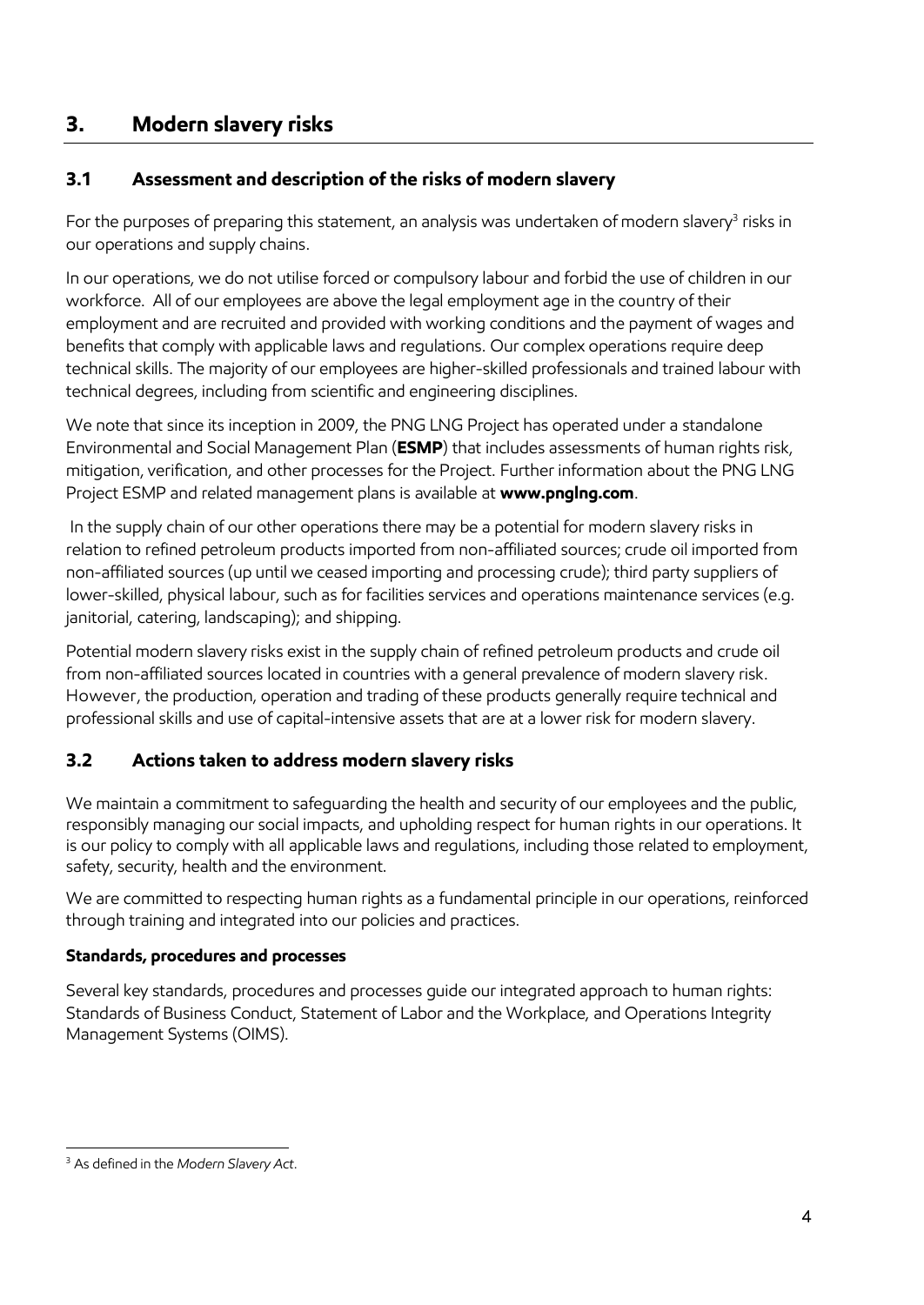Our practices reflect the spirit and intent of the United Nations' Universal Declaration of Human Rights. Elements of the United Nations' Guiding Principles on Business and Human Rights also guide our approach to managing human rights.

Our Standards of Business Conduct are the principles that guide the conduct of our business operations by all employees at all levels. Through the Standards of Business Conduct, we commit to:

- being good corporate citizens in all the places where we operate;
- maintaining high ethical standards;  $\mathbf{v}^{\pm}$
- $\mathbf{v}^{\dagger}$ obeying all applicable laws, rules and regulations; and
- respecting local and national cultures.  $\mathcal{L}^{\pm}$

The Standards of Business Conduct include our Ethics Policy, which affirms our philosophy that the way results are achieved is as important as the results themselves, and states that even where the law is permissive, the course of highest integrity is chosen.

Our commitment to human rights is further supported by the Statement on Labor and the Workplace, which reinforces our support for the principles of the International Labour Organization 1998 Declaration on Fundamental Principles and Rights at Work ("ILO Declaration"), notably the abolition of child labour, elimination of forced labour and workplace discrimination and harassment, and recognition of freedom of association.

Consistent with our Standards of Business Conduct and our Ethics Policy, we expect compliance by all officers and employees with applicable laws and regulations and prohibit conduct constituting modern slavery.

We operate through various standards, procedures and processes, which outline practices in various socioeconomic areas, including human rights. The OIMS under which we operate provides standards and expectations that may be used to identify, monitor, and manage ongoing risks, including in the area of human rights.

#### **Addressing modern slavery risks in our supply chains**

We hold our suppliers, vendors and contractors to stringent compliance, anti-corruption, non-conflict, safety and other guidelines and our standard terms and conditions oblige suppliers to adhere to all applicable laws and regulations. To identify, assess and manage potential human rights risks, we use an integrated due diligence approach that focuses on workplace rights, is risk-based and leverages our current processes, practices and systems.

For activities stewarded by Procurement personnel, we apply a rigorous set of standards and follow procedures that outline the requirements for acquiring goods and services, processes for qualifying suppliers, executing contracts and monitoring supplier performance during the contract term.

Before awarding a contract, ExxonMobil screens suppliers across a number of compliance areas including sanctions, anti-corruption, human trafficking violations — using third-party information such as government and media databases. Our due diligence process for identifying, assessing and monitoring human rights risks focuses on three factors: supplier, commodity, and location. Identification of a higher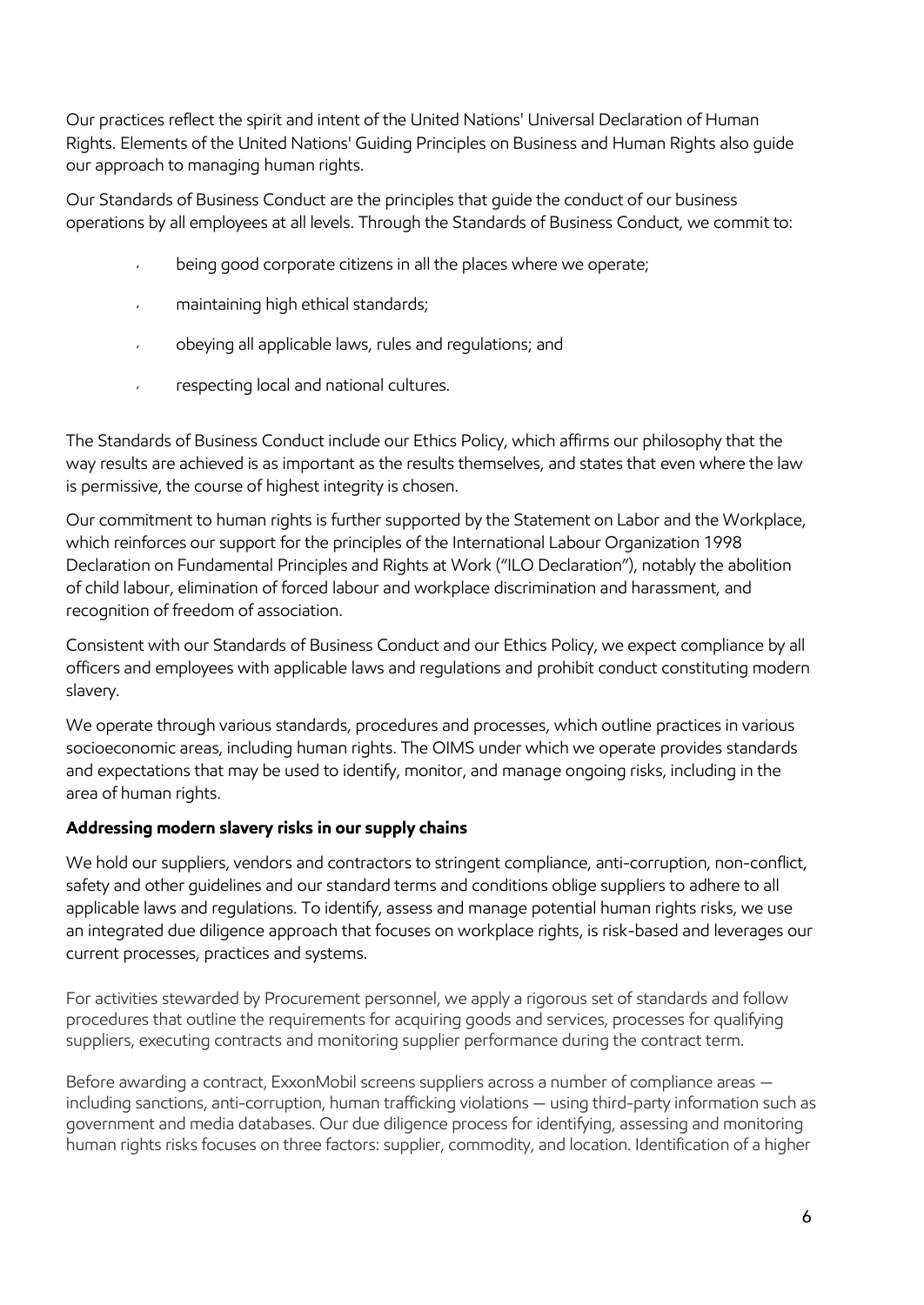risk in these areas triggers our further assessment of a supplier's policies and risk management practices prior to continuing with the contracting process.

The standard terms and conditions used by Procurement personnel oblige suppliers to adhere to all applicable laws and regulations, including those related to employment, safety, security, health and the environment, impose similar terms and conditions on their subcontractors, and permit audits and allow access to office and work locations, documentation and personnel. These standard terms also allow for termination if the supplier's performance is not acceptable. Enhanced contractual requirements with respect to human rights and modern slavery may also be utilised depending on the level of risk assessed.

We engage with suppliers that comply with local laws and respect human rights. Procurement personnel reiterate Supplier Expectations, including on human rights, on an annual basis through a Year End Supplier Letter sent to suppliers, vendors, and contractors that they steward. In 2021, letters were sent to more than 677 suppliers across Australia, Fiji and Papua New Guinea. The Supplier Expectations include:

- complying with laws, rules, and regulations applicable to their businesses;
- conducting operations and business practices in a manner consistent with ILO Declaration noted above; and
- managing activities in a manner that respects human rights and is consistent with the United  $\mathbf{v}^{(i)}$ Nations Guiding Principles on Business and Human Rights in effect as of 2011.

Throughout 2021, computer-based human rights awareness training was available to our employees, including Procurement personnel, to improve their understanding of human rights issues.

We do not own or operate cargo vessels. Any cargo vessels providing marine transportation services must, at a minimum, comply with the standards set out in the Maritime Labour Convention, which establishes minimum working and living standards for seafarers and imposes inspection requirements on ratifying states, including whether the vessels are in compliance with Convention requirements on seafarers rights.

## **PNG LNG**

The PNG LNG ESMP comprehensively addresses the requirements of OIMS and in addition is designed to secure compliance with IFC Performance Standards, local law, and relevant international conventions including the International Labour Organisation Core Conventions 4 . The ESMP includes specific management plans for Labour and Working Conditions, Procurement and Supply, and Stakeholder Engagement (including grievance management processes).

## **Non-operated joint ventures**

We also hold interests in joint ventures that we do not operate. Our joint venture operators are required to adhere to all applicable laws and regulations in the conduct of joint venture operations. In addition, we have processes in place to identify and manage health, safety, and socio-economic risks (which may include human rights risk) in non-operated joint ventures.

## **3.3 Actions taken to assess effectiveness**

As part of OIMS, we regularly undertake audits and reviews of various aspects of our business operations. The effectiveness of our business practices and compliance with all applicable laws (including those in relation to modern slavery) are in scope for these assessments. In addition,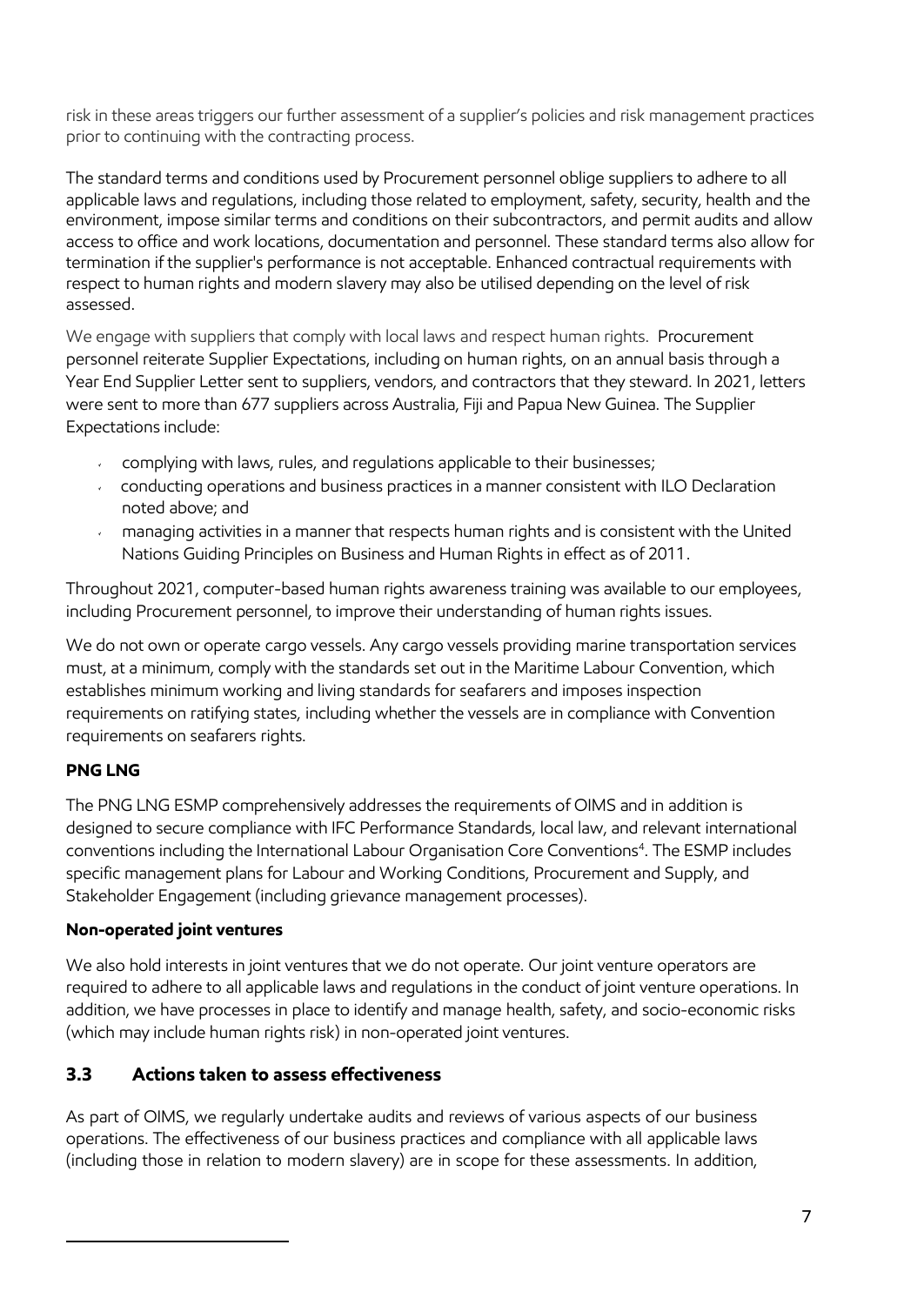assessments are carried out of relevant third parties including those providing materials and services and contract labour.

The third party review and assessment program in 2021 was impacted by restrictions associated with COVID-19. Nevertheless, three key global staffing agencies used are assessed annually, and should they be found to be in compliance, assessments are skipped for the following year. Furthermore, two in-country local agencies were assessed in 2021.

To establish a consistent understanding of our ethical standards, employees are required to confirm annually that they have read, and are in compliance with, the Standards of Business Conduct.

Through our Open Door Communication process, employees are encouraged to ask questions, voice concerns, and make appropriate suggestions regarding the business practices of the Reporting Entities. Employees are expected to report promptly to management suspected violations of law, policies, and internal controls, so that management can take appropriate corrective action. Depending on the subject matter of the question, concern, or suggestion, each employee has access to alternative channels of communication, for example, the Controller's Department; Internal Audit; the Human Resources Department; the Law Department; the Safety, Health and Environment Department; the Security Department; and the Treasurer's Department. Employees have access to processes that allow for questions, concerns and suggestions to be made without identifying themselves. We provide several confidential mechanisms for reporting, including a 24-hour phone number and a mailing address. A Hotline Steering Committee comprising Security, Audit, Law and Human Resources personnel reviews all reports of suspected violations.

In addition, our Whistleblower's Protection Policy is available at **[www.exxonmobil.com.au](http://www.exxonmobil.com.au/)** to ensure that individuals who report misconduct or disclose any improper state of affairs or circumstances can do so safely, securely and with confidence that they will be protected and supported.

<sup>4</sup> Freedom of Association and Protection of the Right to Organise Convention, Right to Organise and Collective Bargaining Convention, Forced Labour Convention, Abolition of Forced Labour Convention, Minimum Age Convention, Worst Forms of Child Labour Convention, Equal Remuneration Convention, and Discrimination (Employment and Occupation) Convention.